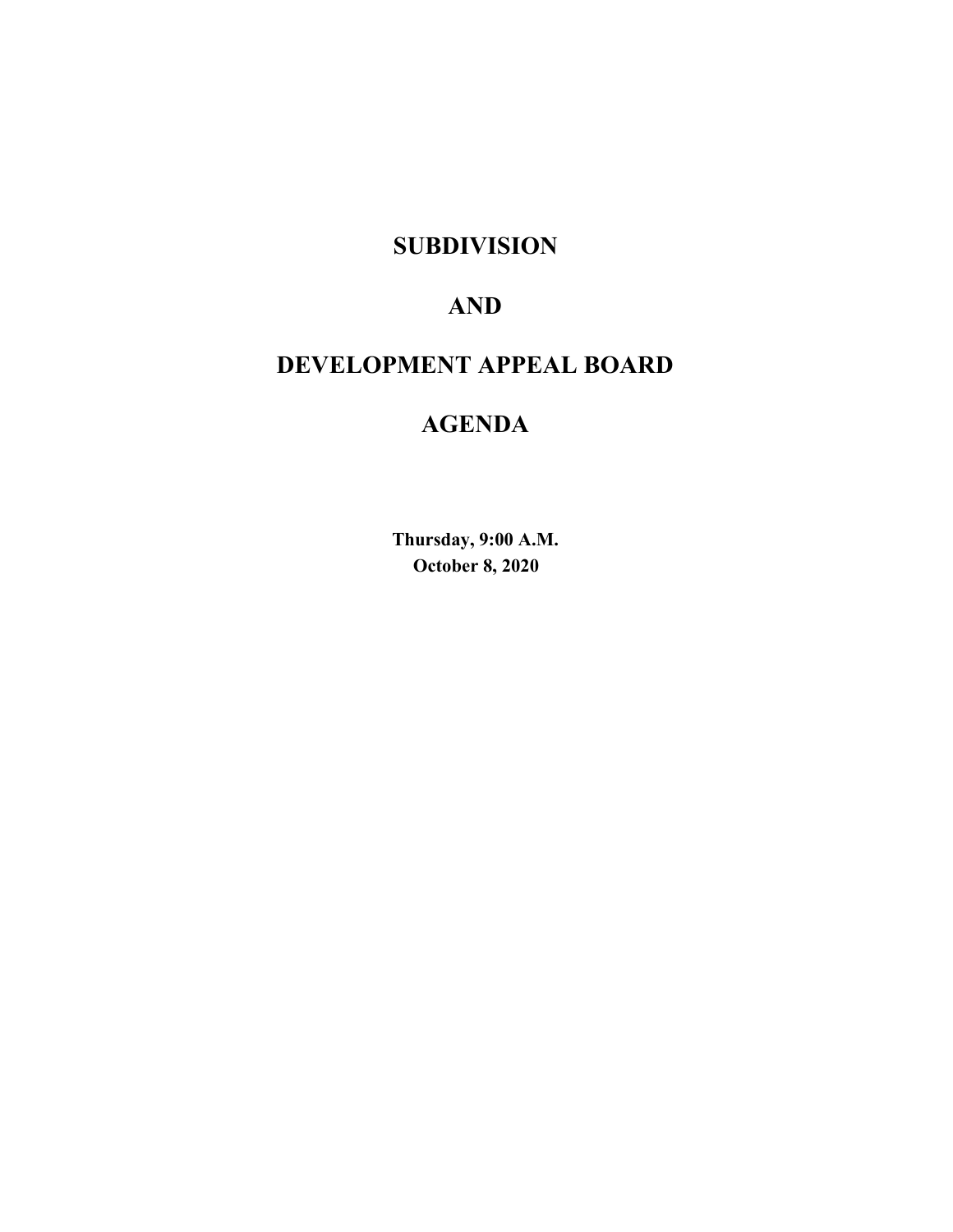### **SUBDIVISION AND DEVELOPMENT APPEAL BOARD**

|           |                 | 6203 - 109A Street NW<br>Project No.: 303824659-004 |
|-----------|-----------------|-----------------------------------------------------|
|           |                 | Construct an Accessory Building (Play Structure)    |
| 9:00 A.M. | $SDAB-D-20-134$ |                                                     |
|           |                 |                                                     |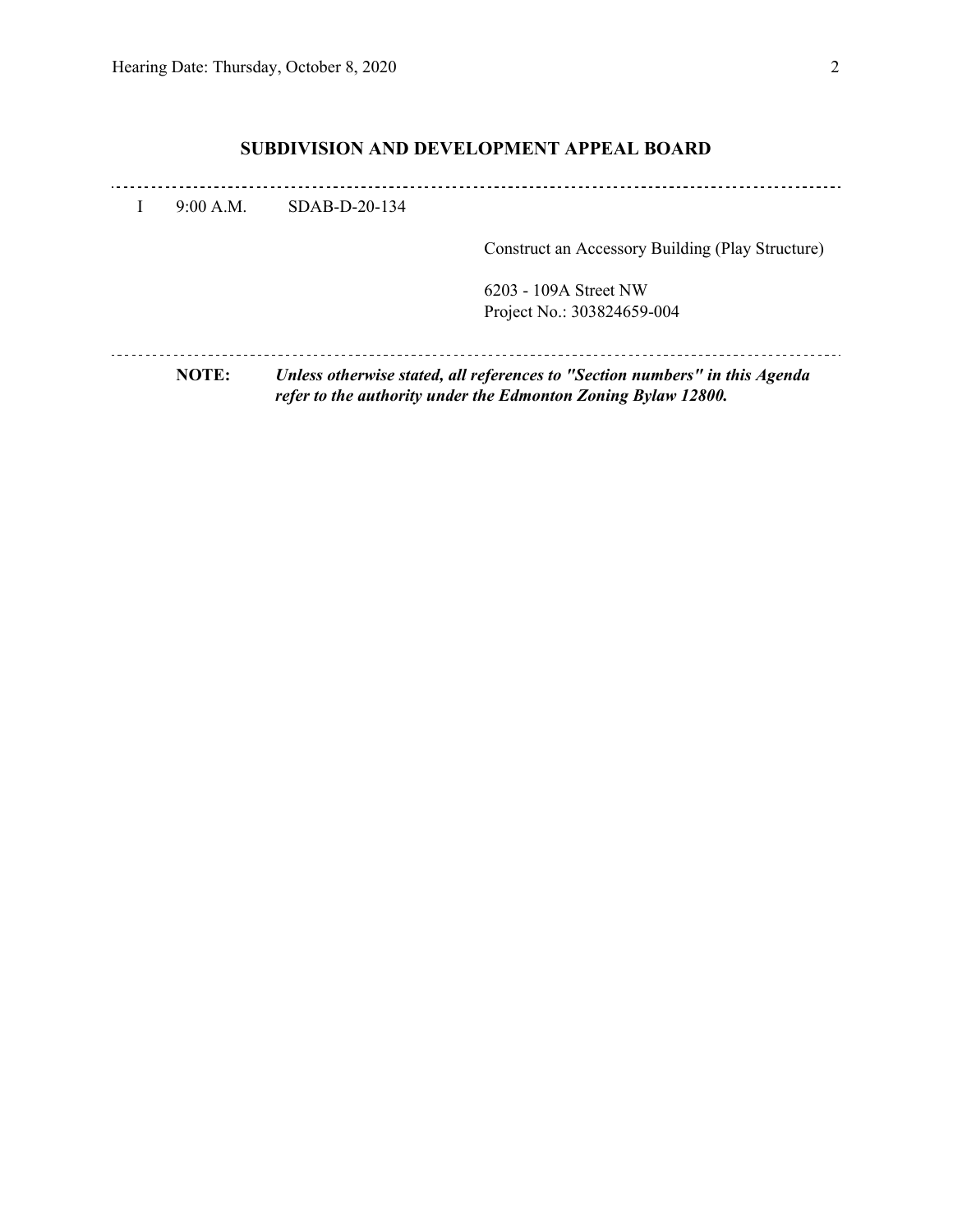#### **ITEM I: 9:00 A.M. FILE: SDAB-D-20-134**

| AN APPEAL FROM THE DECISION OF THE DEVELOPMENT OFFICER   |                                                 |  |  |  |  |  |
|----------------------------------------------------------|-------------------------------------------------|--|--|--|--|--|
| <b>APPELLANT:</b>                                        |                                                 |  |  |  |  |  |
| <b>APPLICATION NO.:</b>                                  | 303824659-004                                   |  |  |  |  |  |
| <b>APPLICATION TO:</b>                                   | Construct an Accessory Building Play Structure) |  |  |  |  |  |
| <b>DECISION OF THE</b><br>DEVELOPMENT AUTHORITY: Refused |                                                 |  |  |  |  |  |
| <b>DECISION DATE:</b>                                    | August 21, 2020                                 |  |  |  |  |  |
| <b>DATE OF APPEAL:</b>                                   | September 11, 2020                              |  |  |  |  |  |
| MUNICIPAL DESCRIPTION<br>OF SUBJECT PROPERTY:            | 6203 - 109A Street NW                           |  |  |  |  |  |
| <b>LEGAL DESCRIPTION:</b>                                | Plan 2609HW Blk 22 Lot 19                       |  |  |  |  |  |
| ZONE:                                                    | (RF1) Single Detached Residential Zone          |  |  |  |  |  |
| <b>OVERLAY:</b>                                          | Mature Neighbourhood Overlay                    |  |  |  |  |  |
| <b>STATUTORY PLAN:</b>                                   | 109 Street Corridor Area Redevelopment Plan     |  |  |  |  |  |
|                                                          |                                                 |  |  |  |  |  |

### *Grounds for Appeal*

The Appellant provided the following reasons for appealing the decision of the Development Authority:

> I wish to appeal the decision because the treehouse is built I only built it in a temporary that I plan to take it down in five years so I didn't realize I needed a permit.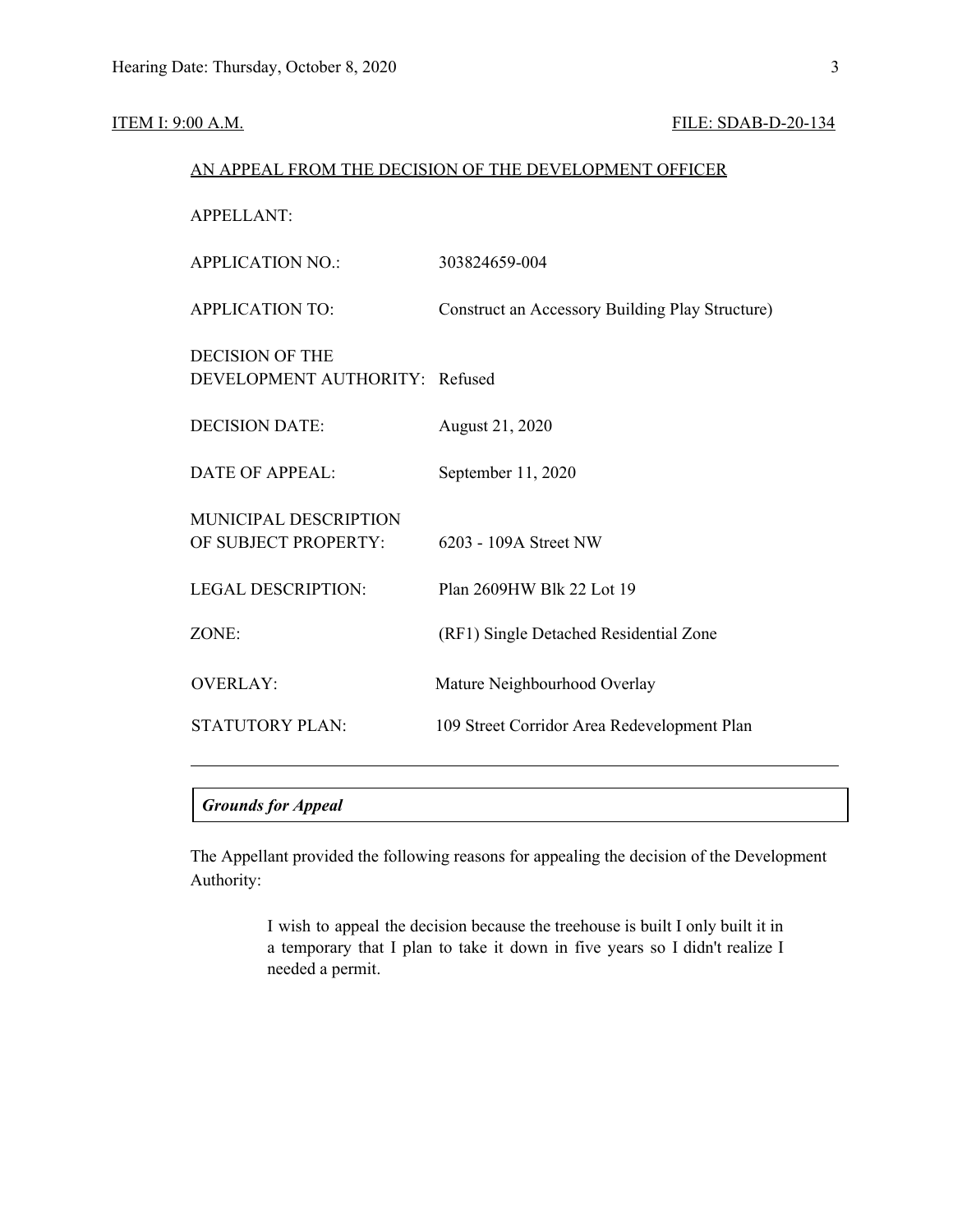#### *General Matters*

#### **Appeal Information:**

The *Municipal Government Act*, RSA 2000, c M-26 states the following:

#### **Grounds for Appeal**

**685(1)** If a development authority

- (a) fails or refuses to issue a development permit to a person,
- (b) issues a development permit subject to conditions, or
- (c) issues an order under section 645,

the person applying for the permit or affected by the order under section 645 may appeal to the subdivision and development appeal board.

**(2)** In addition to an applicant under subsection (1), any person affected by an order, decision or development permit made or issued by a development authority may appeal to the subdivision and development appeal board.

#### **Appeals**

**686(1)** A development appeal to a subdivision and development appeal board is commenced by filing a notice of the appeal, containing reasons, with the board,

- (a) in the case of an appeal made by a person referred to in section 685(1)
	- (i) with respect to an application for a development permit,
		- (A) within 21 days after the date on which the written decision is given under section 642, or
		- (B) if no decision is made with respect to the application within the 40-day period, or within any extension of that period under section 684, within 21 days after the date the period or extension expires,
		- or
	- (ii) with respect to an order under section 645, within 21 days after the date on which the order is made, or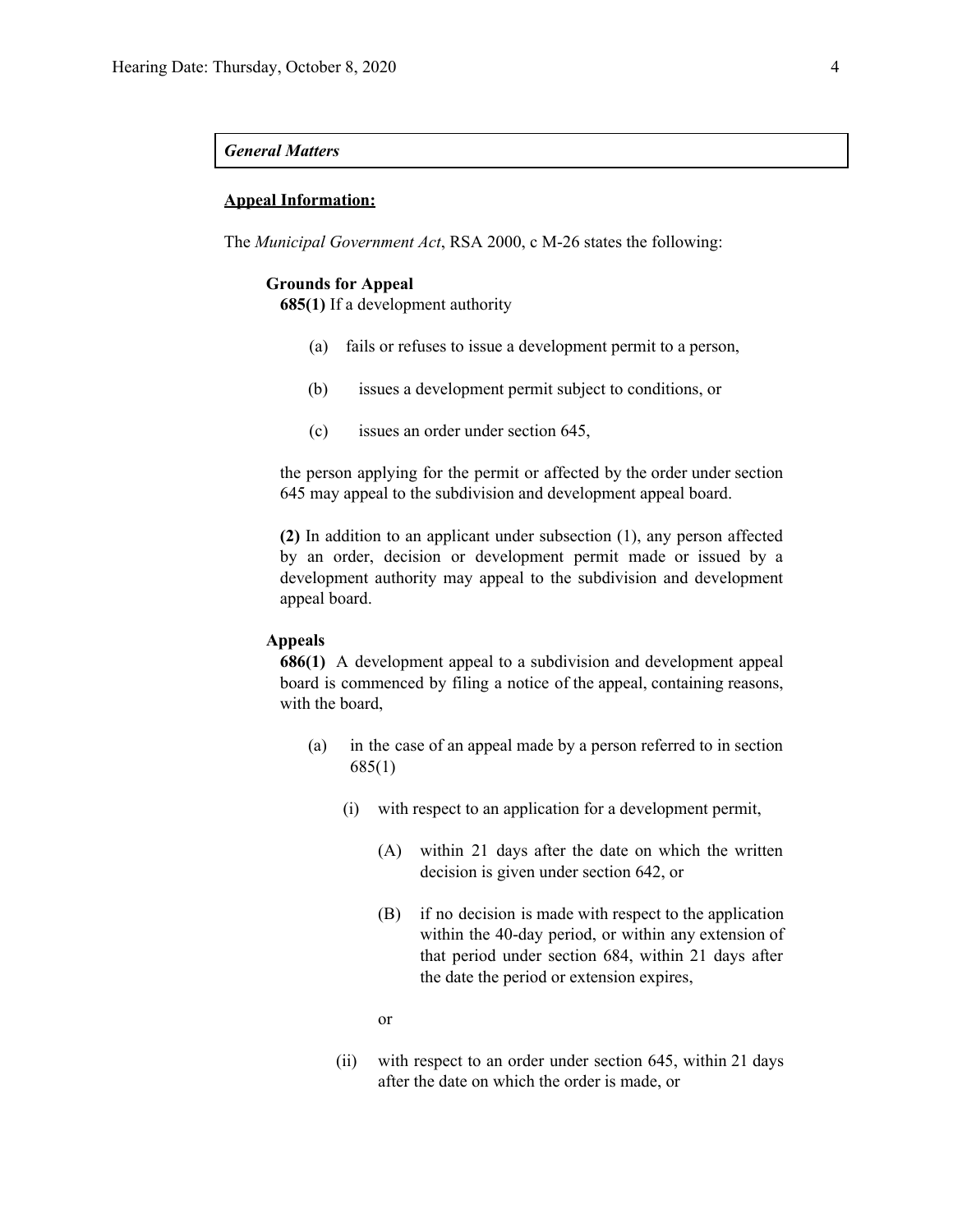(b) in the case of an appeal made by a person referred to in section 685(2), within 21 days after the date on which the notice of the issuance of the permit was given in accordance with the land use bylaw.

#### **Hearing and Decision**

**687(3)** In determining an appeal, the subdivision and development appeal board

…

- (a.1) must comply with the land use policies;
- (a.2) subject to section 638, must comply with any applicable statutory plans;
- (a.3) subject to clause (d), must comply with any land use bylaw in effect;
- (a.4) must comply with the applicable requirements of the regulations under the *Gaming, Liquor and Cannabis Act* respecting the location of premises described in a cannabis licence and distances between those premises and other premises;
	- …
	- (c) may confirm, revoke or vary the order, decision or development permit or any condition attached to any of them or make or substitute an order, decision or permit of its own;
	- (d) may make an order or decision or issue or confirm the issue of a development permit even though the proposed development does not comply with the land use bylaw if, in its opinion,
		- (i) the proposed development would not
			- (A) unduly interfere with the amenities of the neighbourhood, or
			- (B) materially interfere with or affect the use, enjoyment or value of neighbouring parcels of land,

and

(ii) the proposed development conforms with the use prescribed for that land or building in the land use bylaw.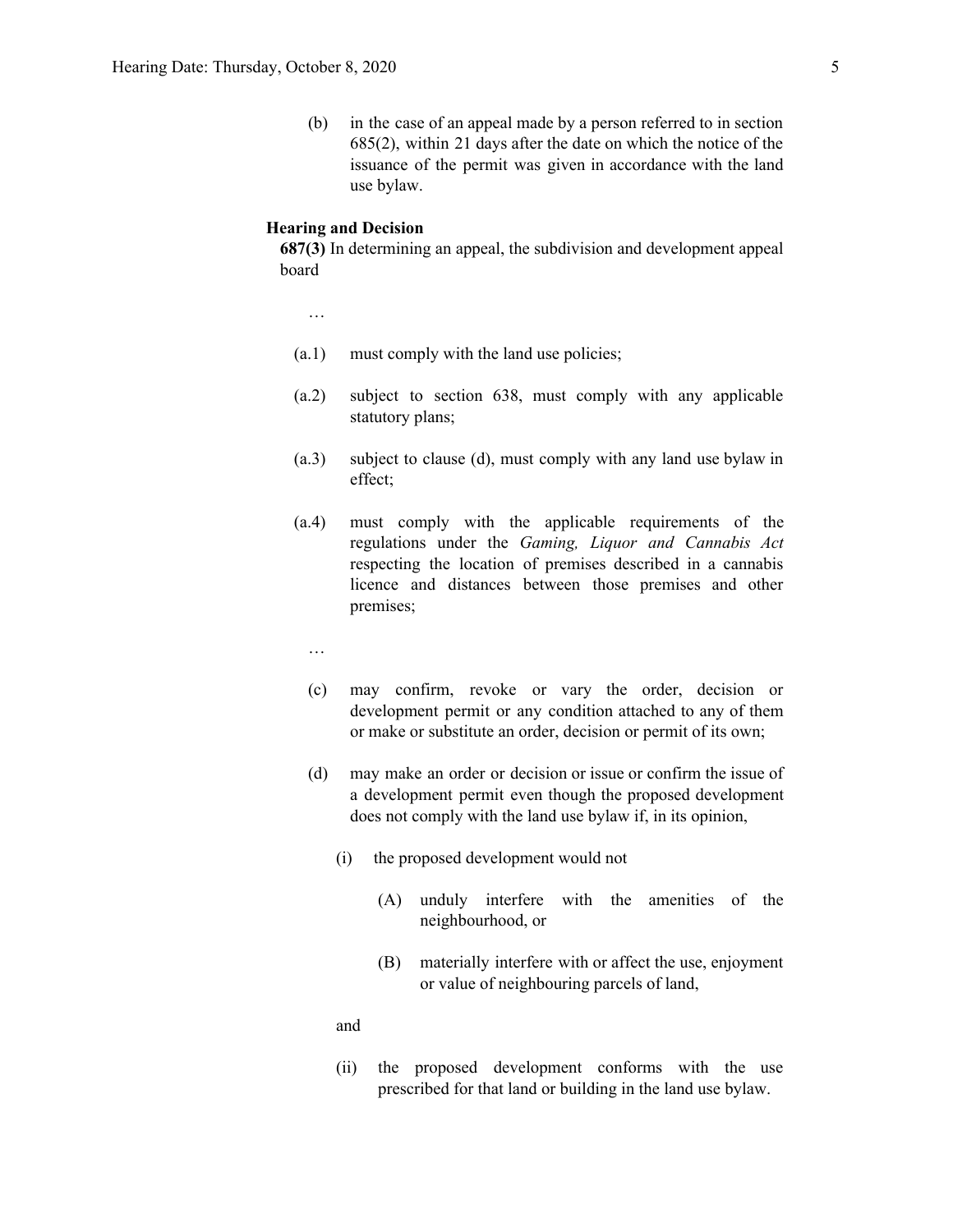#### **General Provisions from the** *Edmonton Zoning Bylaw:*

Under section 110.2(6), **Single Detached Housing** is a **Permitted Use** in the **(RF1) Single Detached Residential Zone.**

Under section 6.1, **Accessory** means:

when used to describe a Use or building, a Use or building naturally or normally incidental, subordinate, and devoted to the principal Use or building, and located on the same lot or Site.

Under section 6.1, **Garage** means "an Accessory building, or part of a principal building designed and used primarily for the storage of motor vehicles and includes a carport."

Section 110.1 states that the **General Purpose** of the **(RF1) Single Detached Residential Zone** is:

to provide for Single Detached Housing while allowing other forms of small scale housing in the form of Secondary Suites, Garden Suites, Semi-detached Housing and Duplex Housing.

Section 814.1 states that the **General Purpose** of the **Mature Neighbourhood Overlay** is:

to encourage and strengthen the pedestrian-oriented character of Edmonton's main street commercial areas that are located in proximity to residential and transit-oriented areas, by providing visual interest, transparent storefront displays, and amenities for pedestrians.

#### *Height*

Section 50.3(3) provides the following to Accessory Buildings in Residential Zones:

an Accessory building or structure shall not exceed 4.3 m in Height.

Under section 6.1, **Height** means "a vertical distance between two points."

#### **Development Officers Determination**

**Height (to the midpoint of roof) - Accessory building shall not exceed 4.3m in height (Section 50.3.3).**

**Maximum: 4.3m Proposed: 7.0m Exceeds by 2.7m** [unedited]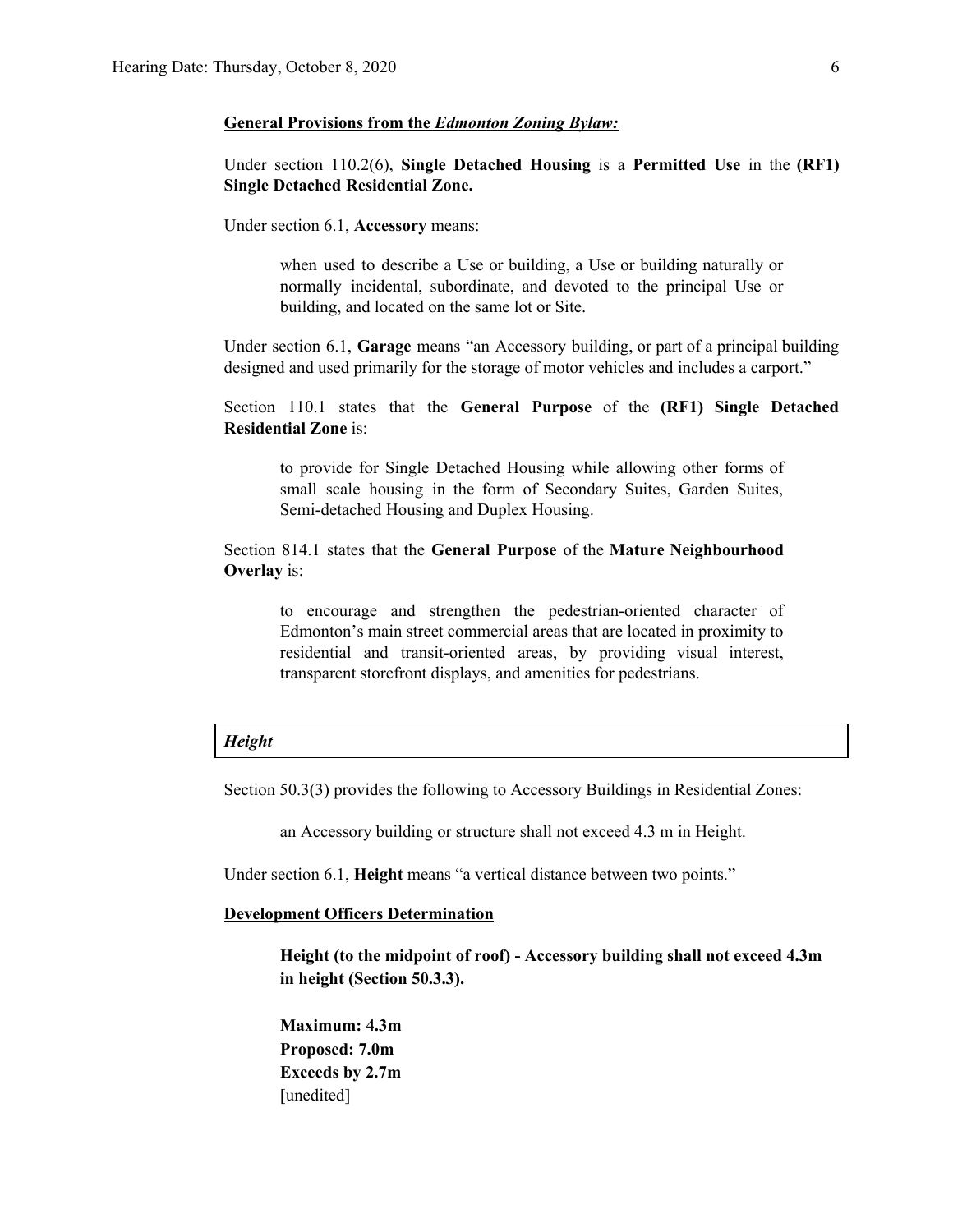#### *Height and Grade*

Section 52.2(c) states:

Where the maximum Height as determined by Section 52.1 is measured to the midpoint, the ridge line of the roof shall not extend more than  $1.5$ m above the maximum permitted building Height of the Zone or overlay, or in the case of a Garden Suite the maximum permitted building Height in accordance with Section 87 of this Bylaw.

### **Development Officers Determination**

**Height (to the top of roof) - The ridge line of the roof shall not extend more than 1.5m above the maximum permitted building height of 4.3m (Section 52.2.c).**

**Maximum: 5.8m Proposed: 7.8m Exceeds by 2.0m**

[unedited]

Notice to Applicant/Appellant

Provincial legislation requires that the Subdivision and Development Appeal Board issue its official decision in writing within fifteen days of the conclusion of the hearing.

 $\mathcal{L}_\text{max} = \frac{1}{2} \sum_{i=1}^n \mathcal{L}_\text{max} = \frac{1}{2} \sum_{i=1}^n \mathcal{L}_\text{max} = \frac{1}{2} \sum_{i=1}^n \mathcal{L}_\text{max} = \frac{1}{2} \sum_{i=1}^n \mathcal{L}_\text{max} = \frac{1}{2} \sum_{i=1}^n \mathcal{L}_\text{max} = \frac{1}{2} \sum_{i=1}^n \mathcal{L}_\text{max} = \frac{1}{2} \sum_{i=1}^n \mathcal{L}_\text{max} = \frac{1}{2} \sum_{i=$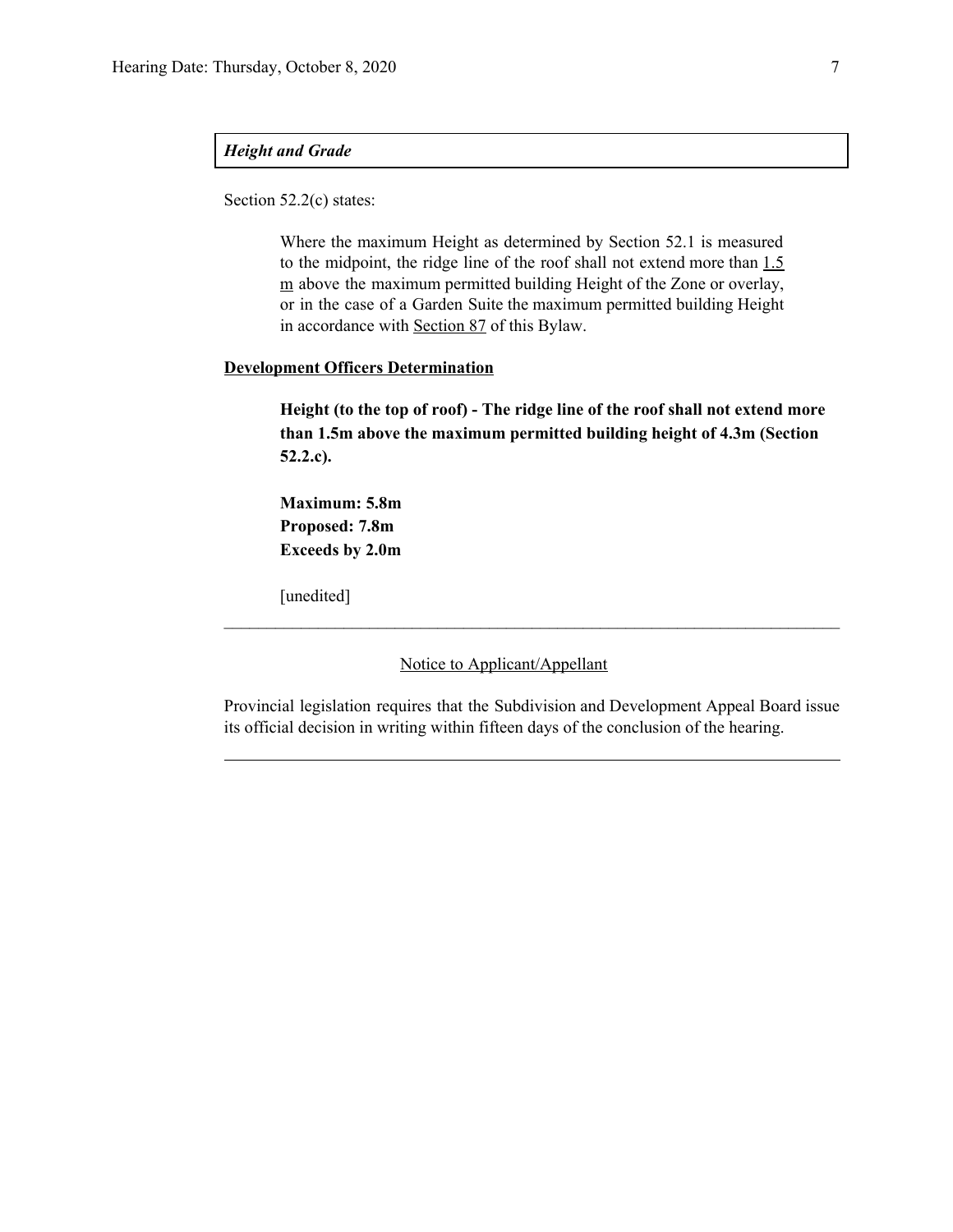| <b>Edmonton</b>                                                                                                                                                                                          |                                  | <b>Application for</b> |                                                                    | Application Date:<br>Printed:<br>Page:        | Project Number: 303824659-004<br>AUG 05, 2020<br>August 21, 2020 at 11:32 AM<br>1 <sub>ef</sub> |  |  |
|----------------------------------------------------------------------------------------------------------------------------------------------------------------------------------------------------------|----------------------------------|------------------------|--------------------------------------------------------------------|-----------------------------------------------|-------------------------------------------------------------------------------------------------|--|--|
|                                                                                                                                                                                                          | <b>Accessory Building Permit</b> |                        |                                                                    |                                               |                                                                                                 |  |  |
| This document is a Development Permit Decision for the development application described below.                                                                                                          |                                  |                        |                                                                    |                                               |                                                                                                 |  |  |
| <b>Applicant</b>                                                                                                                                                                                         |                                  |                        |                                                                    | Property Address(es) and Legal Description(s) |                                                                                                 |  |  |
|                                                                                                                                                                                                          |                                  |                        | 6203 - 109A STREET NW<br>Plan 2609HW Blk 22 Lot 19                 |                                               |                                                                                                 |  |  |
|                                                                                                                                                                                                          |                                  |                        |                                                                    |                                               |                                                                                                 |  |  |
|                                                                                                                                                                                                          |                                  |                        | Location(s) of Work                                                |                                               |                                                                                                 |  |  |
|                                                                                                                                                                                                          |                                  |                        | Entryway: 6203 - 109A STREET NW<br>Building: 6203 - 109A STREET NW |                                               |                                                                                                 |  |  |
| <b>Scope of Application</b><br>To construct an Accessory Building (play Structure).                                                                                                                      |                                  |                        |                                                                    |                                               |                                                                                                 |  |  |
| <b>Permit Details</b>                                                                                                                                                                                    |                                  |                        |                                                                    |                                               |                                                                                                 |  |  |
| Class Of Permit: Class B                                                                                                                                                                                 |                                  |                        | Site Area (uq. m.): 777.95                                         |                                               |                                                                                                 |  |  |
| Stat. Plan Overlay/Annex Area: Mature Neighbourhood<br>Overlay                                                                                                                                           |                                  |                        |                                                                    |                                               |                                                                                                 |  |  |
| <b>Development Application Decision</b><br>Refused                                                                                                                                                       |                                  |                        |                                                                    |                                               |                                                                                                 |  |  |
| Issue Date: Aug 21, 2020 Development Authority: YEUNG, KENNETH                                                                                                                                           |                                  |                        |                                                                    |                                               |                                                                                                 |  |  |
| Height (to the midpoint of roof) - Accessory building shall not exceed 4.3m in height (Section 50.3.3).<br>Maximum: 4.3m<br>Proposed: 7.0m<br>Exceeds by 2.7m                                            |                                  |                        |                                                                    |                                               |                                                                                                 |  |  |
| Height (to the top of roof) - The ridge line of the roof shall not extend more than 1.5m above the maximum permitted building<br>height of 4.3m (Section 52.2.c).                                        |                                  |                        |                                                                    |                                               |                                                                                                 |  |  |
| Maximum: 5.8m<br>Proposed: 7.8m<br>Exceeds by 2.0m                                                                                                                                                       |                                  |                        |                                                                    |                                               |                                                                                                 |  |  |
| <b>Rights of Appeal</b><br>The Applicant has the right of appeal within 21 days after the date on which the decision is made, as outlined in Section 683<br>through 689 of the Municipal Government Act. |                                  |                        |                                                                    |                                               |                                                                                                 |  |  |
| <b>Building Permit Decision</b><br>Refused                                                                                                                                                               |                                  |                        |                                                                    |                                               |                                                                                                 |  |  |
| Fees                                                                                                                                                                                                     |                                  |                        |                                                                    |                                               |                                                                                                 |  |  |
|                                                                                                                                                                                                          | <b>Fee Amount</b>                | <b>Amount Paid</b>     | Receipt #                                                          | Date Paid                                     |                                                                                                 |  |  |
| Development Application Fee                                                                                                                                                                              | \$120.00                         | \$120.00               | 06658521                                                           | Aug 07, 2020                                  |                                                                                                 |  |  |
| Safety Codes Fee<br><b>Building Permit Fee (Accessory</b><br>Building)                                                                                                                                   | \$0.00<br>\$0.00                 |                        |                                                                    |                                               |                                                                                                 |  |  |
|                                                                                                                                                                                                          |                                  |                        |                                                                    |                                               |                                                                                                 |  |  |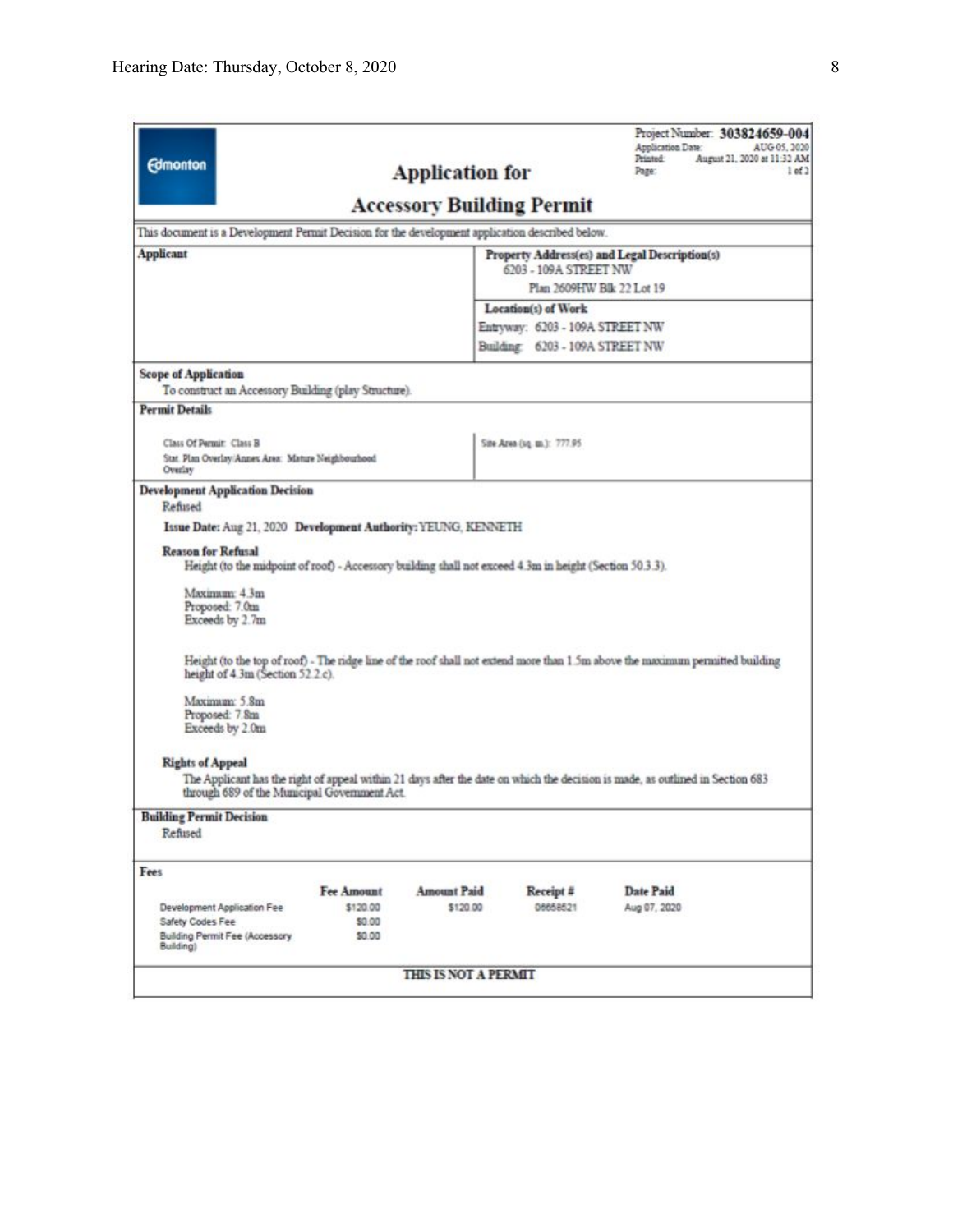|            |                    |          | Project Number: 303824659-004<br><b>Application Date:</b><br>AUG 05, 2020<br>Printed:<br>August 21, 2020 at 11:32 AM<br>a sa sa<br>$2$ of $2$<br>Page: |
|------------|--------------------|----------|--------------------------------------------------------------------------------------------------------------------------------------------------------|
|            |                    |          |                                                                                                                                                        |
| Fee Amount | <b>Amount Paid</b> | Receipt# | <b>Date Paid</b>                                                                                                                                       |
| \$120.00   | \$120.00           |          |                                                                                                                                                        |
|            |                    |          |                                                                                                                                                        |
|            |                    |          |                                                                                                                                                        |
|            |                    |          |                                                                                                                                                        |
|            |                    |          |                                                                                                                                                        |
|            |                    |          |                                                                                                                                                        |
|            |                    |          |                                                                                                                                                        |
|            |                    |          |                                                                                                                                                        |
|            |                    |          |                                                                                                                                                        |
|            |                    |          |                                                                                                                                                        |
|            |                    |          |                                                                                                                                                        |
|            |                    |          |                                                                                                                                                        |
|            |                    |          |                                                                                                                                                        |
|            |                    |          |                                                                                                                                                        |
|            |                    |          |                                                                                                                                                        |
|            |                    |          |                                                                                                                                                        |
|            | \$0.00             |          | <b>Application for</b><br><b>Accessory Building Permit</b><br>THIS IS NOT A PERMIT                                                                     |